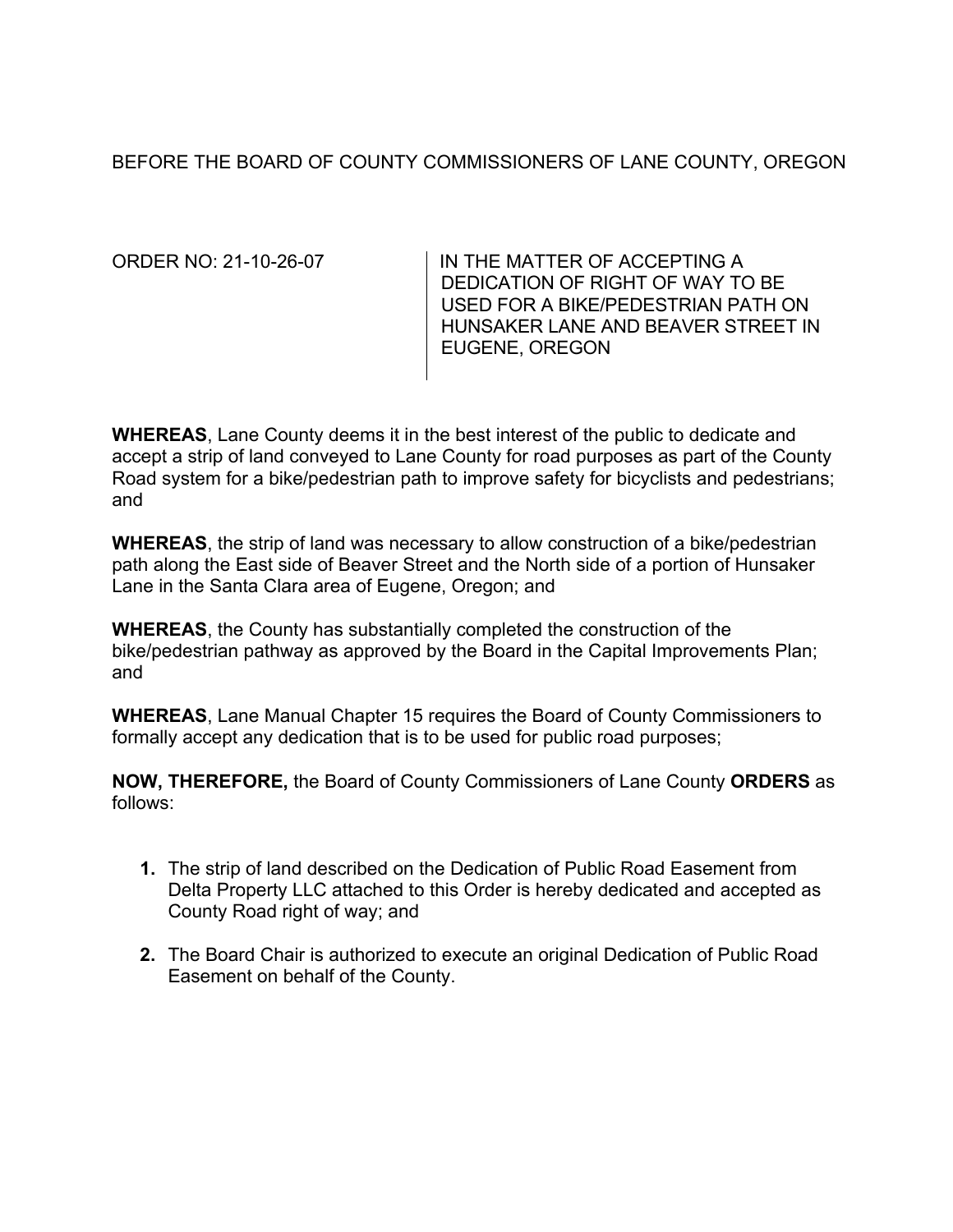**3.** The Order shall be entered in the records of the Board of County Commissioners Journal of Administration and in the road records for the County Roads in the regular numbered road files in the County Surveyor's Office.

**ADOPTED THIS** 26th day of October 2021.

 $\sum_{i=1}^n$ 

Joe Berney, Chair Lane County Board of Commissioners

Dedication of Public Road Easement Recorded on Document No. \_2021-069112 \_\_\_\_\_, Lane County Oregon Deed Records, Lane County, Oregon.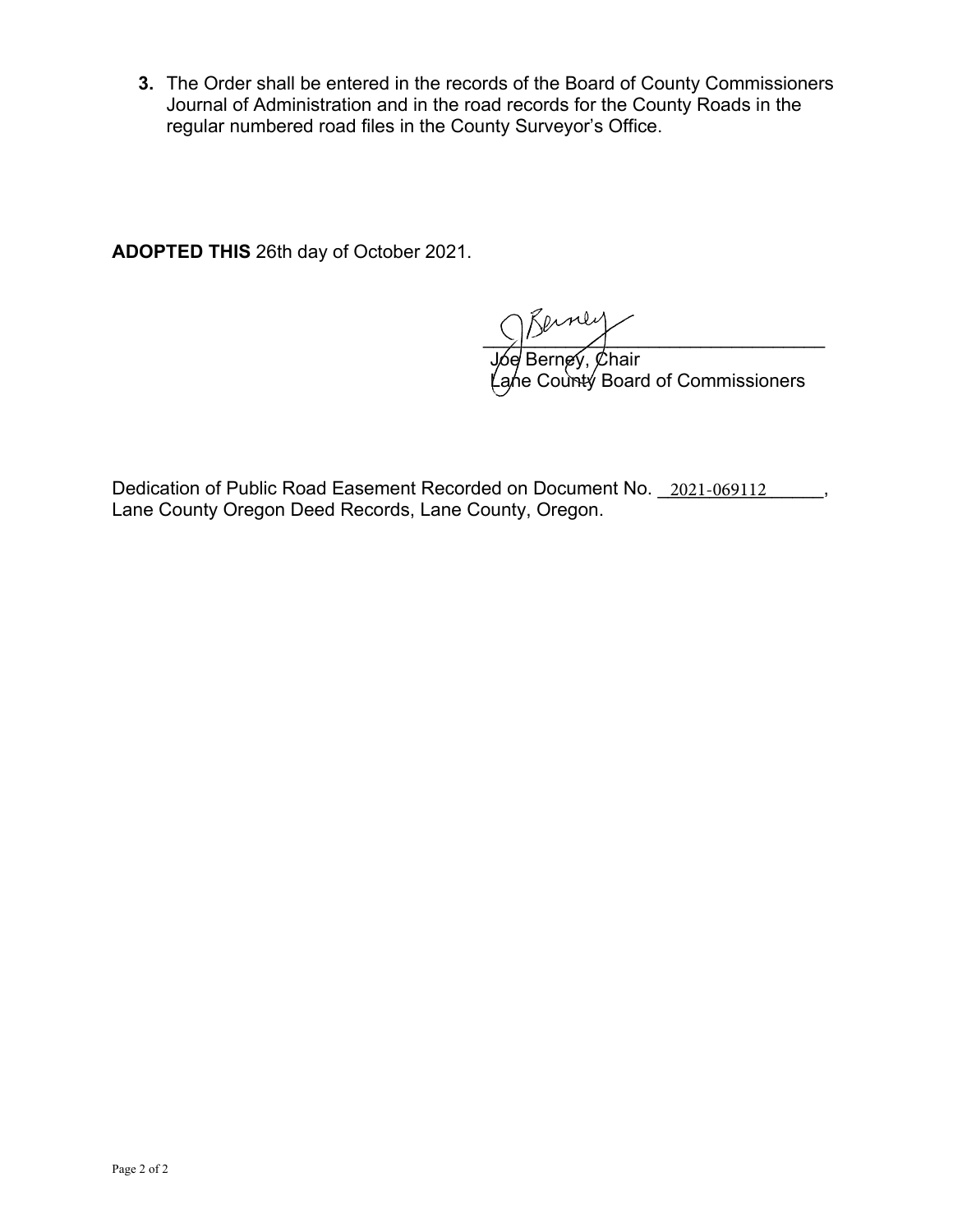After Recording Return to, and Send Tax Statements to: Lane County Public Works Right of Way Management Section 3040 N. Delta Highway Eugene, Oregon 97408

RECORDING INFORMATION

DO NOT WRITE IN THIS SPACE

## **DEDICATION OF A PUBLIC ROAD EASEMENT**

**DELTA PROPERTY LLC**, an Oregon Limited Liability Company, hereinafter called GRANTOR(s) grants and dedicates to **LANE COUNTY**, a political subdivision of the State of Oregon, hereinafter called GRANTEE, a public road easement situated in Lane County, State of Oregon (the "Dedication"), described as follows:

### **SEE EXHIBIT "A" ATTACHED HERETO AND INCORPORATED HEREIN BY REFERENCE (THE "DEDICATION AREA")**

#### **Purpose of Dedication**

A portion of the Dedication Area was conveyed to Grantee in 1946 pursuant to those certain deeds recorded in Book 315, Pages 104 to 105 and Book 316 Pages 334 to 343, Lane County Deeds and Records, and accepted by Grantee pursuant to that certain Lane County Board of Commissioners Order recorded in Book 25, Page 227 (the "1946 Deeds"). Grantee utilized the 1946 Deeds to establish County Road Number 1226, also known as Hunsaker Lane and Beaver Street. Grantor and Grantee agree that the 1946 Deeds should be construed as right of way easements in regard to Grantor's property. Additional land within the Dedication Area was dedicated to Grantee from 1982 to 1998 in order to widen County Road Number 1226, north and east of its centerline, pursuant to the following dedication instruments and County Orders, which are all described as conveying easements to Grantee for right of way purposes:

| <b>Lane County Deeds and Records</b><br><b>Instrument No.</b> | <b>Lane County Board of Commissioners</b><br>Order No. |
|---------------------------------------------------------------|--------------------------------------------------------|
| 82-39061                                                      | $82 - 12 - 15 - 5$                                     |
| 94-46782                                                      | $94-6-22-12$                                           |
| 96-68559                                                      | $96 - 10 - 8 - 7$                                      |
| 98-05867                                                      | $98 - 1 - 21 - 6$                                      |

Grantee now intends to further widen County Road Number 1226 to a variable width in feet from centerline along the frontage of the Grantor's Property. The widened road will include a bicycle path.

In order to enable this construction by Grantee, Grantor agrees to forever dedicate the Dedication Area to the use of the public for road purposes and to grant a public road easement to Grantee for the purposes described in this Dedication. All land conveyed by this Dedication shall become part of County Road Number 1226. This Dedication supersedes any and all prior dedication of the Dedication Area.

There is no consideration for this Dedication.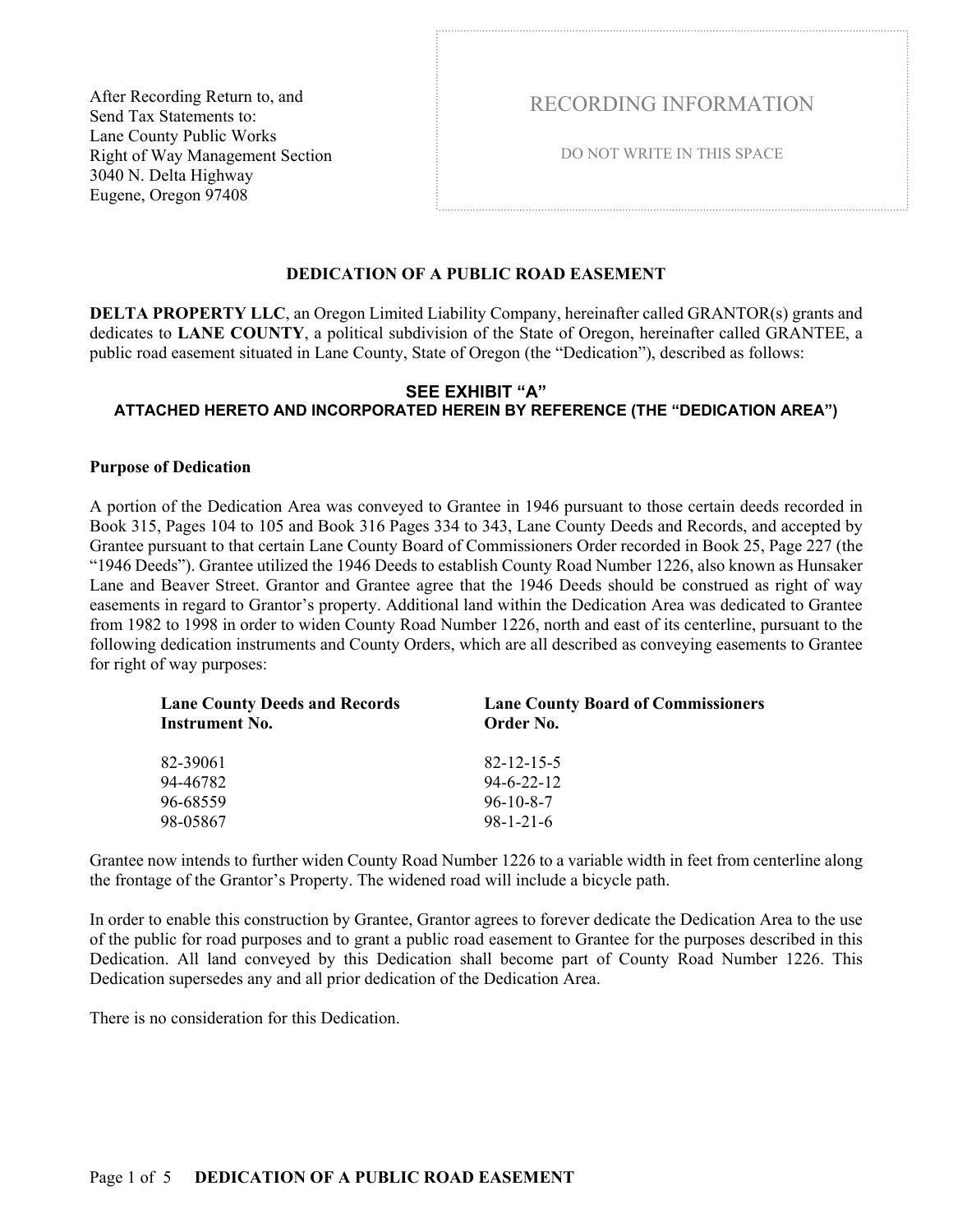#### **Grantor's Obligations in Dedicated Area**

The Dedication reserves unto the Grantor and specifically excepts from this Dedication any and all subsurface rights 5 feet below the surface elevation of the constructed bicycle path and a right to monitor the existing methane gas monitoring numbers 1, 5, 6 and 8 as shown on Exhibit B, attached hereon and incorporated herein by reference.

Grantor shall indemnify and hold harmless Grantee from any and all harm caused to the public from methane gases resulting from gravel extraction operation from the remaining property.

#### **Grantee's Obligations in Dedicated Area**

Grantee shall defend, indemnify and hold harmless Grantor from any and all damages, liabilities and claims arising from Grantee's and the public's use of the Dedicated Area. Grantee also grants immunity to Grantor as authorized by ORS 105.668, as this statute may be amended over time, for public use of the bicycle path in the Dedication Area.

If any governmental authority requires Grantor to modify, conduct, or construct additional monitoring or mitigation within the Dedicated Area ("Required Actions"), Grantee will permit Grantor to carry out such Required Actions, so long as the Required Actions are undertaken in a manner that does not unreasonably burden Grantee's and the public's use of the Dedicated Area.

Grantee acknowledges that the Dedication Area is not subject to taxation under ORS chapters 307 and 308.

Dated this day of 20 and  $\frac{1}{2}$ , 20 and  $\frac{1}{2}$ 

## **DELTA PROPERTY LLC**

Name/Title

 $\overline{a}$ 

STATE OF OREGON )  $\qquad \qquad$   $\qquad$   $\qquad$   $\qquad$   $\qquad$   $\qquad$   $\qquad$   $\qquad$   $\qquad$   $\qquad$   $\qquad$   $\qquad$   $\qquad$   $\qquad$   $\qquad$   $\qquad$   $\qquad$   $\qquad$   $\qquad$   $\qquad$   $\qquad$   $\qquad$   $\qquad$   $\qquad$   $\qquad$   $\qquad$   $\qquad$   $\qquad$   $\qquad$   $\qquad$   $\qquad$   $\qquad$   $\qquad$   $\qquad$   $\qquad$   $\qquad$   $\$ County of Lane (

| This instrument was acknowledged before me on |  |
|-----------------------------------------------|--|
| as                                            |  |
|                                               |  |

 $\mathcal{L}_\text{max}$  and  $\mathcal{L}_\text{max}$  and  $\mathcal{L}_\text{max}$  and  $\mathcal{L}_\text{max}$  and  $\mathcal{L}_\text{max}$ 

Notary Public for Oregon

My Commission Expires: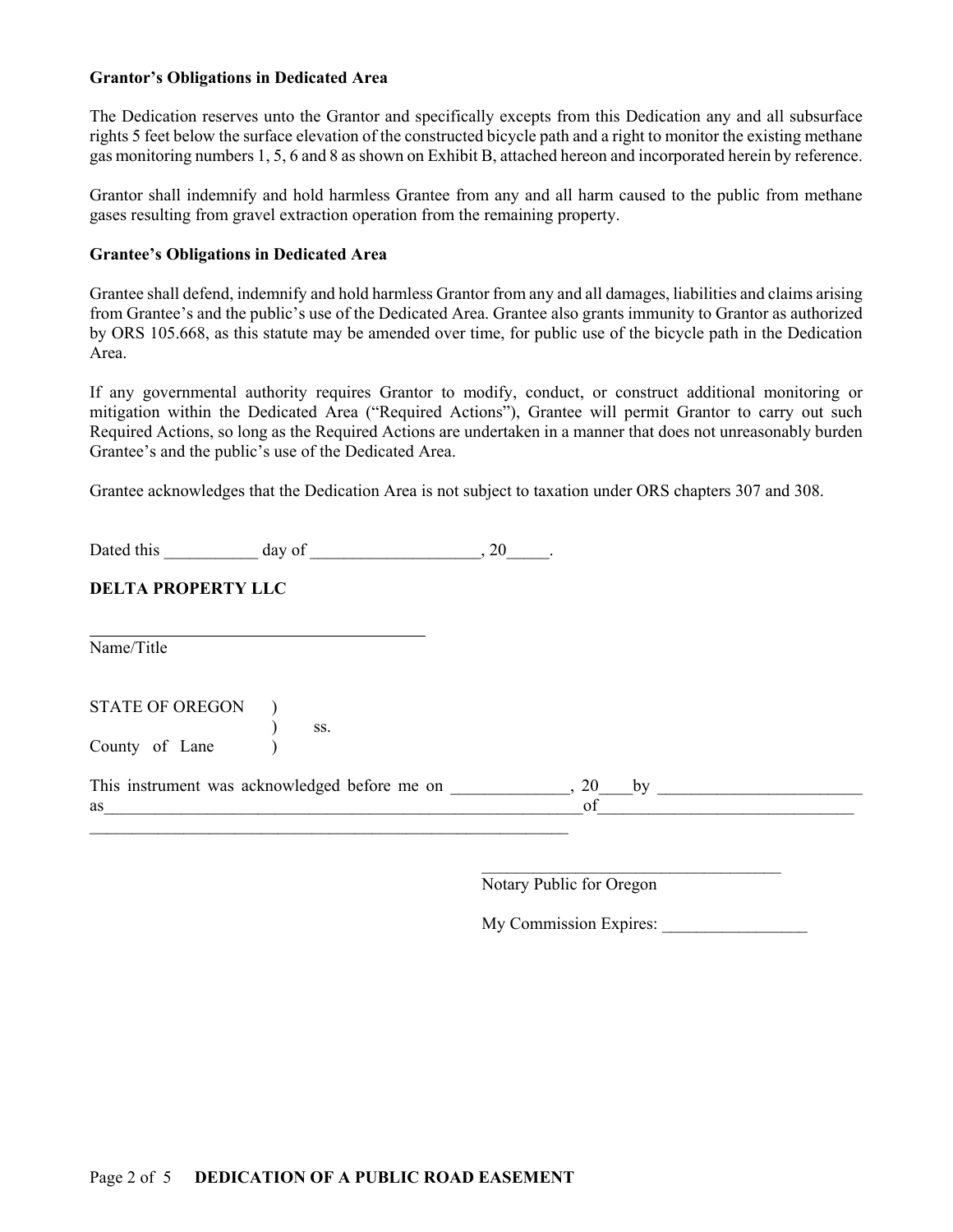Mikael (Jay) Blomme, Chair Lane County Surveyor

Department of Public Works Engineering The Board of Commissioners hereby accepts and and Construction Services Division approves for recording this dedication as described herein.

# Approved **LANE COUNTY BOARD OF COMMISSIONERS**

By:  $\qquad \qquad \qquad \qquad \qquad \qquad \qquad \qquad \qquad \qquad \text{By:}$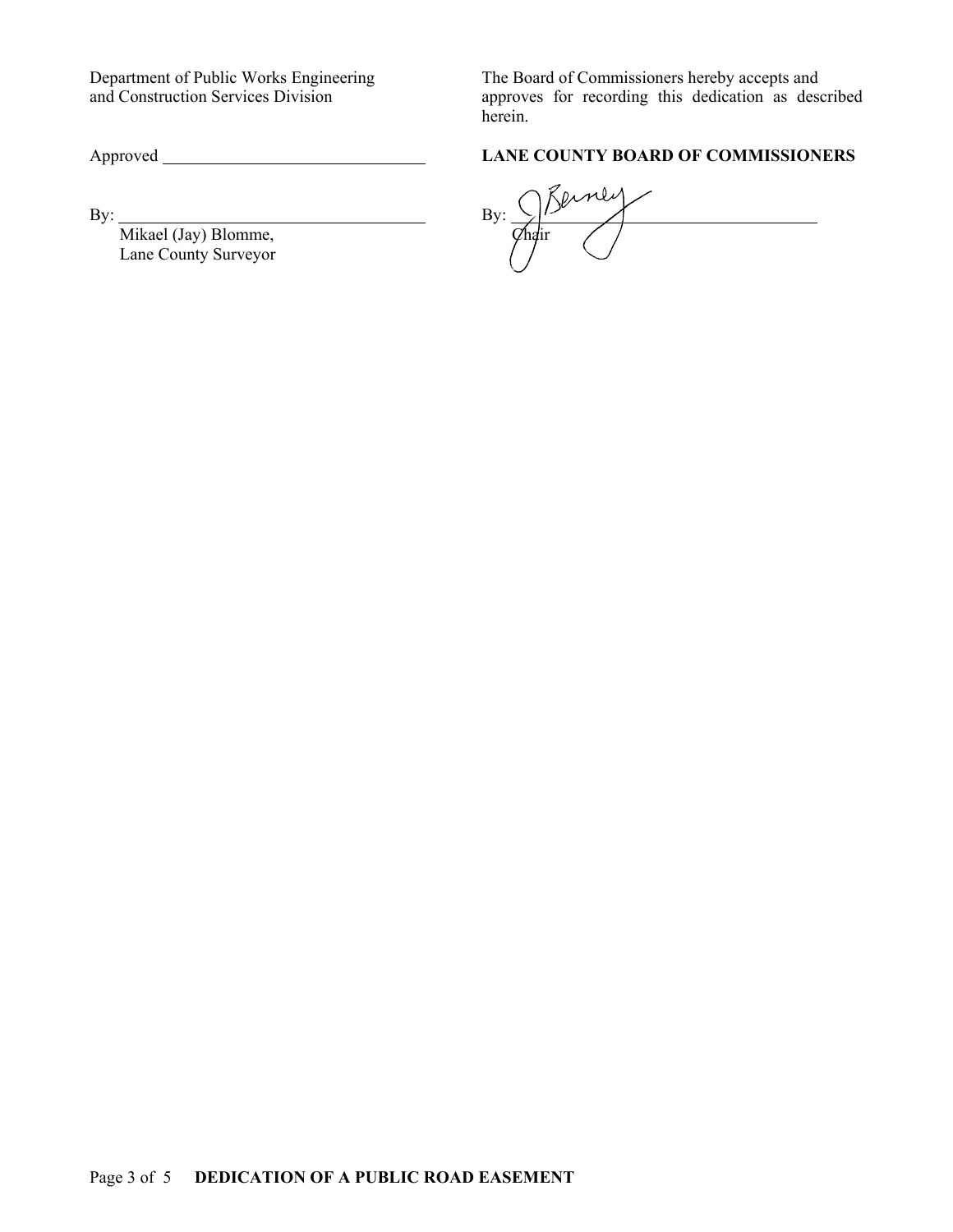## **EXHIBIT A**

Permanent Right Of Way Centerline & Right Of Way Description Beaver Street-Hunsaker Lane Delta Property LLC

A parcel of land lying in the Southwest quarter (SW ¼) of Section 12, Township 17 South, Range 4 West of the Willamette Meridian, Lane County, and being a portion of that tract of land conveyed to DELTA PROPERTY COMPANY, by those certain deeds recorded on Reel 725, Reception No.16966, dated January 15, 1975, Reel 1439, Reception No. 87-01030, dated January 9, and Reel 2582, Reception No. 99-072649, dated August 20, 1999, LANE COUNTY OREGON DEED RECORDS, included in a strip of land variable feet in width lying on north side and the east of the Hunsaker Lane and Beaver Street Centerline, as surveyed between 2014 and 2019 in Lane County, Oregon; the centerline and width in feet being described as follows:

Beginning at Engineer's Centerline Station Equation L 27+53.00, said station being the initial point of County Road No. 1080 and the Southeast corner of the L. Poindexter D.L.C. in Township 17 South, Range 4 West of the Willamette Meridian, Lane County, Oregon; run thence South 89° 57' 59" East,  $165.40$  feet to a point of curvature; thence, along a  $20^{\circ}$  to the right curve right for a distance of 164.58 feet through a central angle 32°55'00" (the long chord of which bears South 73° 30' 29" East, 162.33 feet); thence South 57° 02' 59" East, 15.70 feet to a point of curvature; thence, along a 20 $^{\circ}$  curve to the left for a distance of 164.58 feet through a central angle 36 $^{\circ}$ 30'00" (the long chord of which bears South 75° 17' 59" East, 179.43 feet); thence South 86° 27' 01" East, 341.50 feet to a point of curvature; thence, along a 30° curve to the right for a distance of 128.78 feet through a central angle 38°38'00" (the long chord of which bears South 74° 13' 59" East, 126.35 feet); thence South 54° 54' 59" East, 600.70 feet to a point of curvature; thence, along a 20° curve to the right for a distance of 160.00 feet through a central angle 32°00'00" (the long chord of which bears South 38° 54' 59" East, 157.93 feet); thence South 30° 06' 59" East, 25.50 feet to a point of curvature; thence, along a  $20^{\circ}$  curve to the right for a distance of 149.75 feet through a central angle 29°57'00" (the long chord of which bears South 15° 57' 59" East, 148.05 feet); thence South 0° 09' 59" East, 1064.17 feet to Engineer's Centerline Station L 60+13.08 E.O.P. and there ending, all in Lane County, Oregon.

**STATION TO STATION WIDTH ON EAST& NORTH SIDE OF CENTERLINE**  L 27+50.00 POT L 30+82.98 PT 30.00 feet L 30+82.98 PT L 42+00.00 PT 36.00 feet L 42+00.00 PT L 42+50.00 PT  $\qquad 36.00$  feet in a straight line to 34.00 feet L 42+50.00 PT L 56+22.00 PT 34.00 feet L 56+22.00 PT L 56+42.08 PT 30.00 feet L 56+42.08 PT L 59+53.86 PT 34.00 feet L 59+53.86 PT L 59+75.88 PT 34.00 feet in a straight line to 56.00 feet

The sidelines in feet of the strips of land herein described are as follows:

The bearings used herein are based on the Oregon Coordinate Reference System (OCRS), Eugene Zone, NAD 83 (CORS2011) EPOCH 2010.

The northerly line of the above described strip of land crosses GRANTOR'S west property lines opposite approximate Engineers' Centerline Station L 29+62 POT